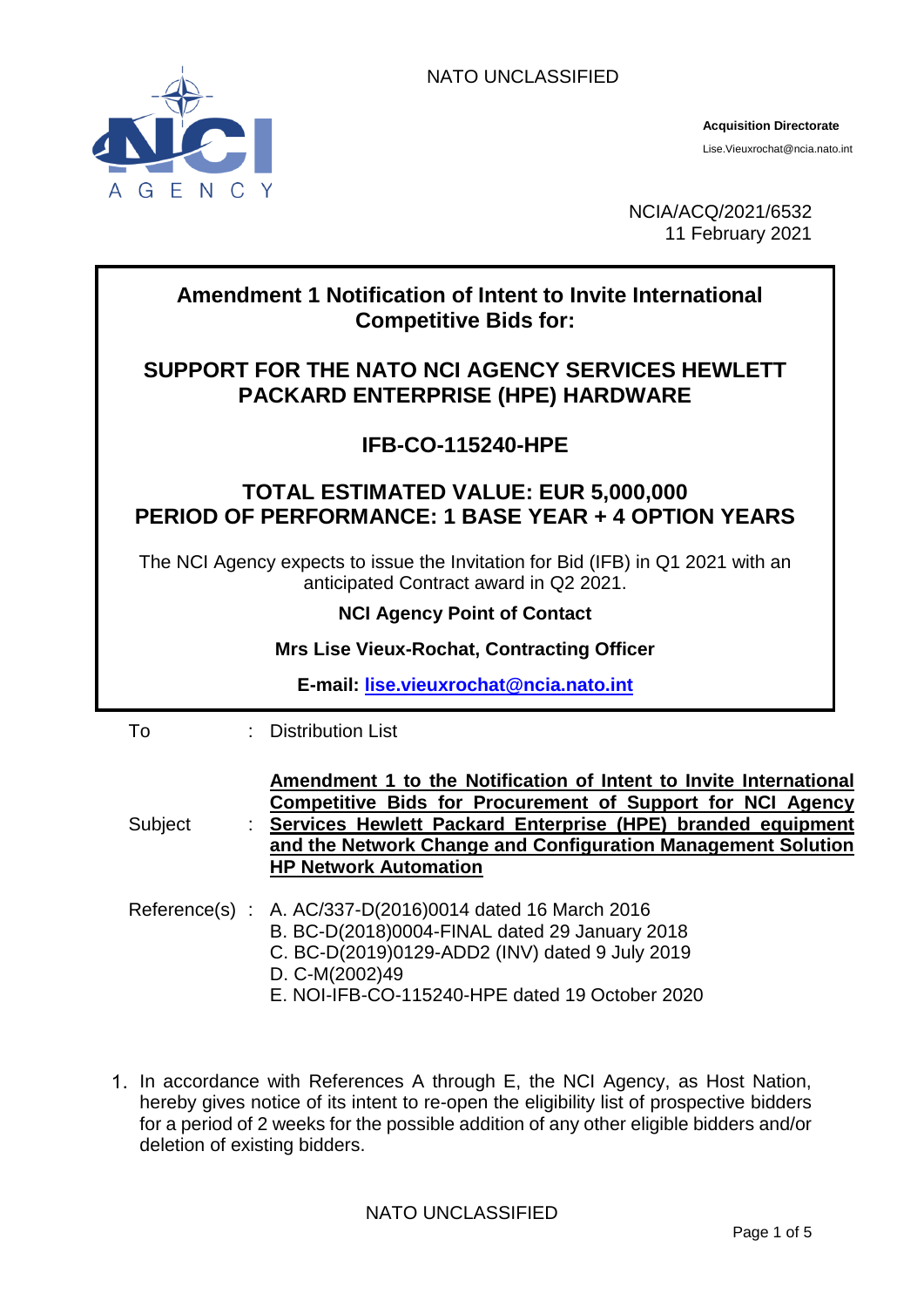

- Following the BC authorization in Reference C for the release of the formal Invitation for Bid (IFB), the IFB is currently under preparation and planned to be issued in Q1 2021.
- The list of Bidders already proposed by the National Authorities is to be found in Annex A to allow the National Authorities to:
	- validate and confirm continued interest of listed potential Bidders
	- confirm the company names, email addresses and Point of Contact of these Bidders
	- propose any new potential Bidders in accordance with para 6 below.
- The estimated investment cost for the services and deliverables included within the basic scope (all LOTs) of the intended contract is EUR 5,000,000 over five (5) years comprising a one (1) year base contract and four (4) contract options of one (1) year each.
- The NCI Agency plans to issue the IFB in Q1 2021. Contract award is planned for Q2 2021.
- National responsible authorities are kindly requested to provide to the NCI Agency Declarations of Eligibility, not later than **25 February 2021** of qualified and certified firms which are interested in bidding for this project. In addition to the certification of the firm's security clearances required under this NOI, the Declarations of Eligibility should include the following information for each of the nominated firms: Name of the Firm, Telephone number, E-mail address and Point of Contact. This information is critical to enable prompt and accurate communication with prospective Bidders and should be sent to the following email address:

E-mail : [Lise.Vieuxrochat@ncia.nato.int](mailto:Lise.Vieuxrochat@ncia.nato.int)

- 7. Bidders will be required to declare a bid validity of six (6) months from closing date for receipt of bids. Should the selection and award procedure exceed the Bid Closing Date by more than six (6) months firms will be requested to voluntarily extend the validity of their bids. Bidders may decline to do so, withdraw their bid and excuse themselves from the bidding process without penalty.
- National authorities are advised that the IFB package is anticipated to be NATO UNCLASSIFIED.
- The successful Bidder will be required to handle and store classified information up to the level of NATO SECRET. In addition, Contractor personnel will be required to work unescorted in Class I Security areas in the countries belonging to the LOTs identified in the Annex to this document, and therefore, access can only be permitted to cleared individuals. Only companies maintaining such cleared facilities and the appropriate personnel clearances will be able to perform the resulting contract.
- 10. Requests for participation in this competition received directly from individual firms cannot be considered.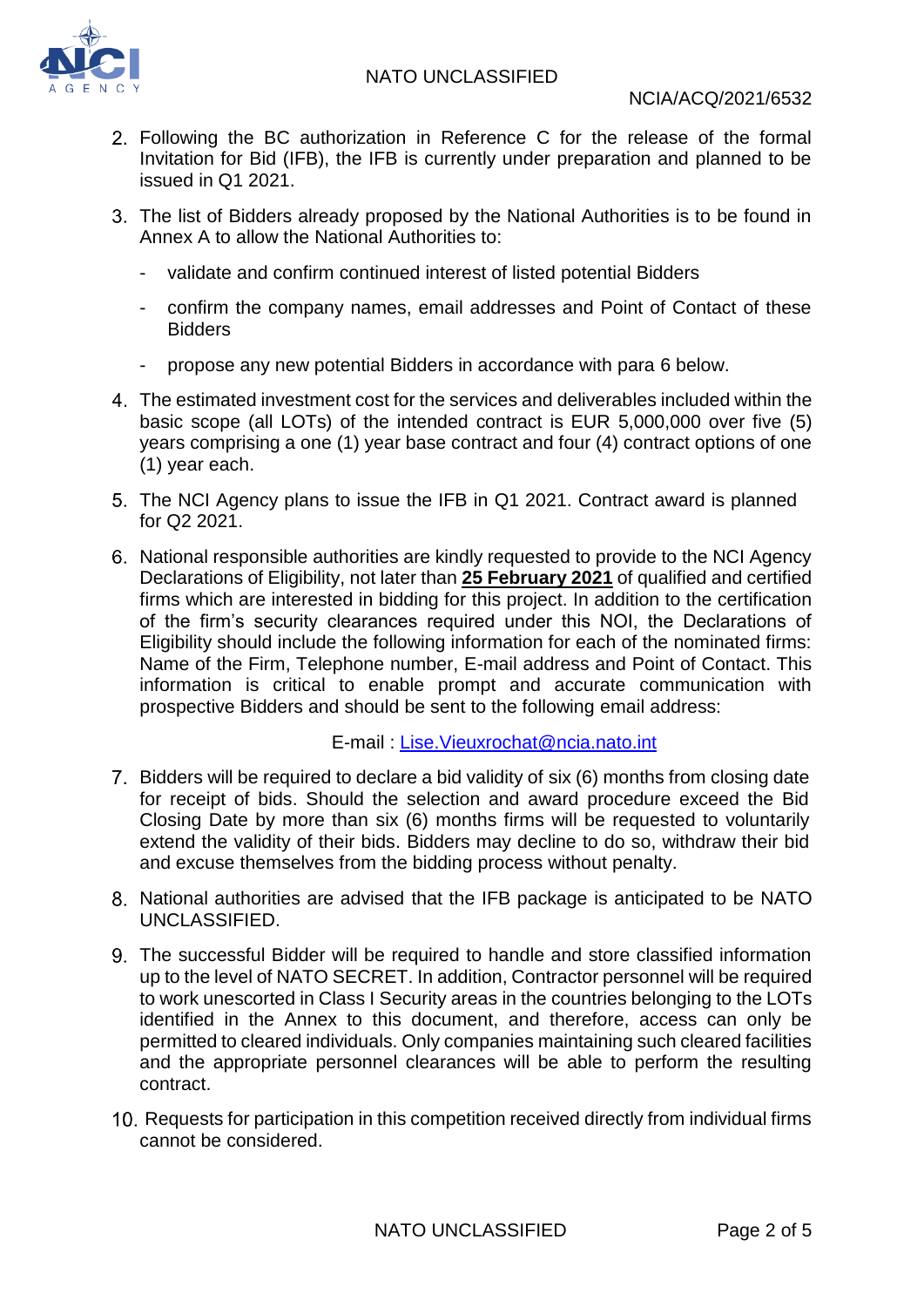

- The NCI Agency point of contact for all information concerning this IFB is Mrs. Lise Vieux-Rochat, Contracting Officer, email: <u>Lise.Vieuxrochat@ncia.nato.int</u>
- 12. Your assistance in this procurement is greatly appreciated.

FOR THE DIRECTOR OF ACQUISITION:

[*Original Signed By*]

Lise Vieux-Rochat Contracting Officer

**Attachment(s):**

Annex A – NOI Bidders list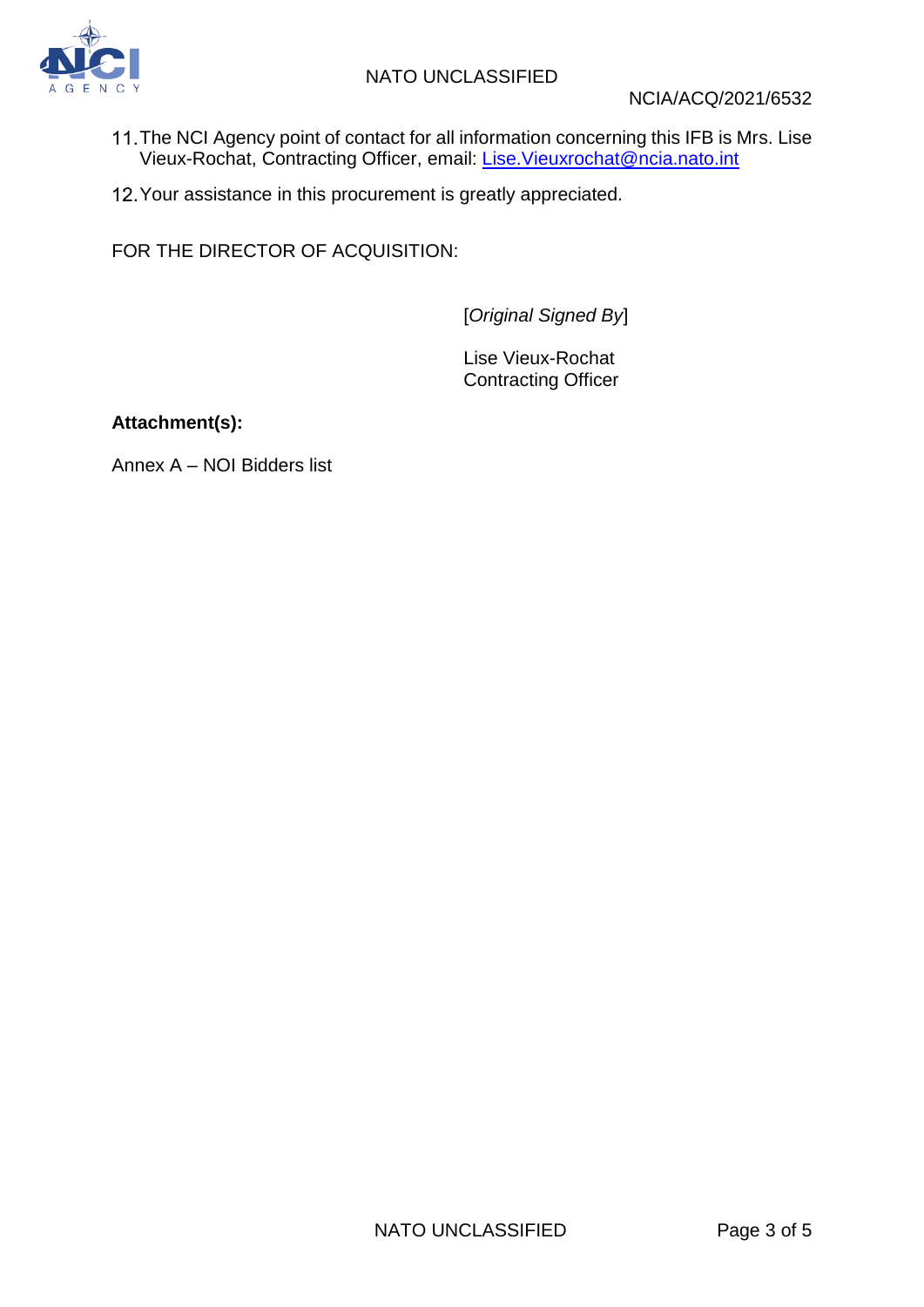

## **Distribution List**

## **NATO Delegations (Attn: Infrastructure Adviser)**

**Embassies in Brussels (Attn: Commercial Attaché)**

**NCI Agency – All NATEXs**